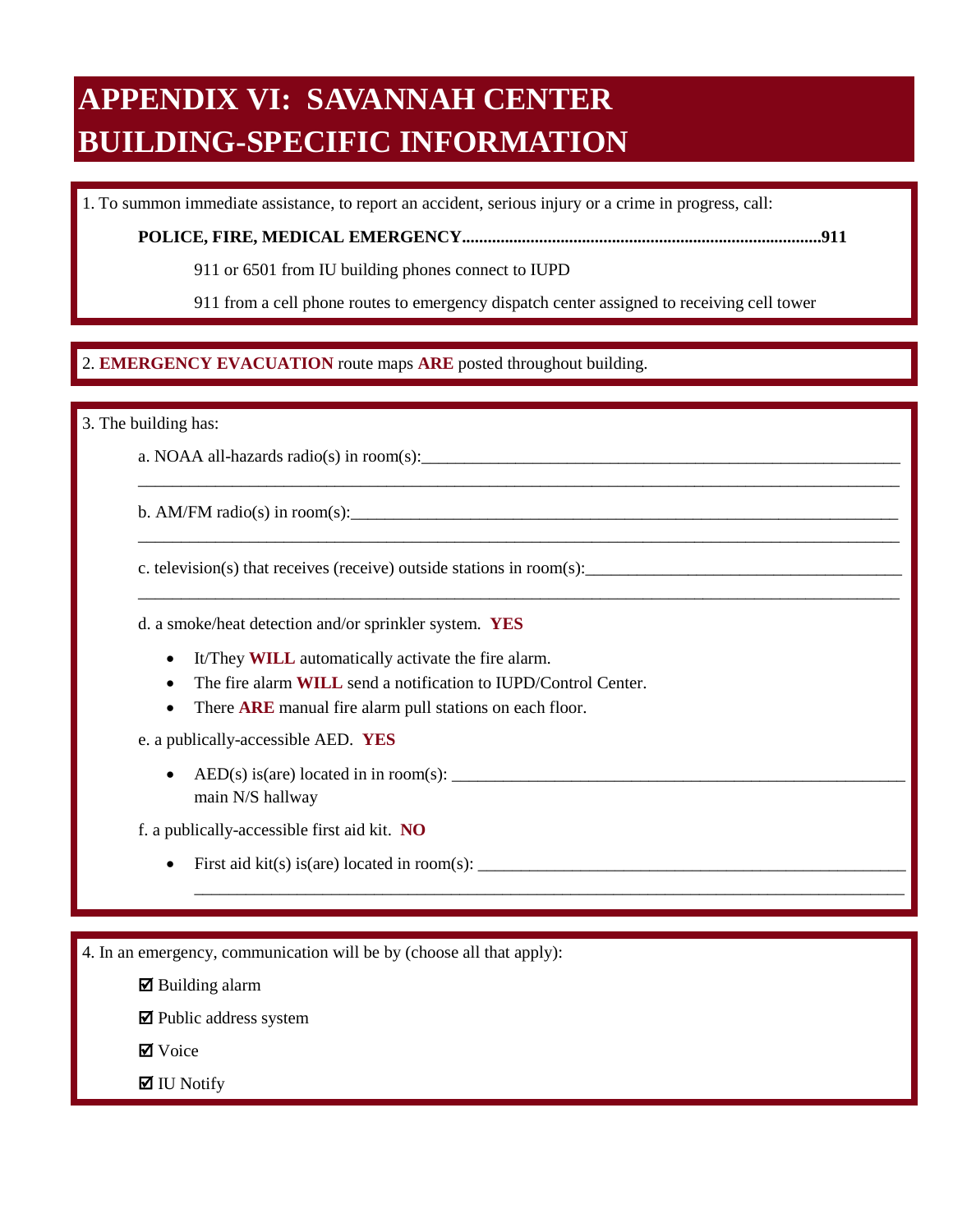## 5. **Emergency Control Committee Chairpersons** are:

| <b>NAME</b>           | TITLE                                                   | <b>LOCATION</b> | <b>PHONE#</b> | <b>E-MAIL</b>    |
|-----------------------|---------------------------------------------------------|-----------------|---------------|------------------|
| Wayne James           | <b>Chief of Police</b>                                  | <b>MS116E</b>   | 219-980-7222  | wljames@iun.edu  |
| Kathryn<br>Manteuffel | University<br>Environmental<br><b>Health and Safety</b> | <b>RH230</b>    | 219-981-4230  | kmanteuf@iun.edu |

## 6. **Emergency Control Committee Members** are:

| <b>NAME</b>   | <b>FLOOR</b><br><b>REPRESENTED</b> | <b>LOCATION</b>   | <b>PHONE#</b> | <b>E-MAIL</b>       |
|---------------|------------------------------------|-------------------|---------------|---------------------|
| Donna DeGradi |                                    | <b>SC105</b>      | 219-980-6766  | sm625@bncollege.com |
| <b>VACANT</b> |                                    |                   |               |                     |
| Mary Lee      |                                    | SC <sub>223</sub> | 219-980-6702  | $m$ flee@iun.edu    |

7. When **sheltering in place,** emergency actions will be coordinated from the **IUPD/control center**.

 hallway, office or classroom). See EMERGENCY EVACUATION maps on the first floor. 8. In the event of a **tornado**, occupants will shelter on the first floor in an area without windows (such as a restroom, hallway, office or classroom). See EMERGENCY EVACUATION maps on the first floor. 8. In the event of a **tornado,** occupants will shelter on the first floor in an area without windows (such as a restroom,

 9. The procedure for **accounting for building occupants** during an evacuation is for supervisors to take a roll call of employees at the primary evacuation meeting area. Any employees missing or suspected of being trapped inside the building must be reported to Emergency Control Committee Members (clearly identified in yellow/lime green reflective vests).

10. During an emergency evacuation of the building, occupants should go to:

- a. The **primary evacuation meeting area,** which is in the courtyard—southwest of Savannah Center.
- b. During **inclement weather**, the meeting area is the Marram Hall lobby (Please do not proceed to this location until roll call has been completed and you have been accounted for.).